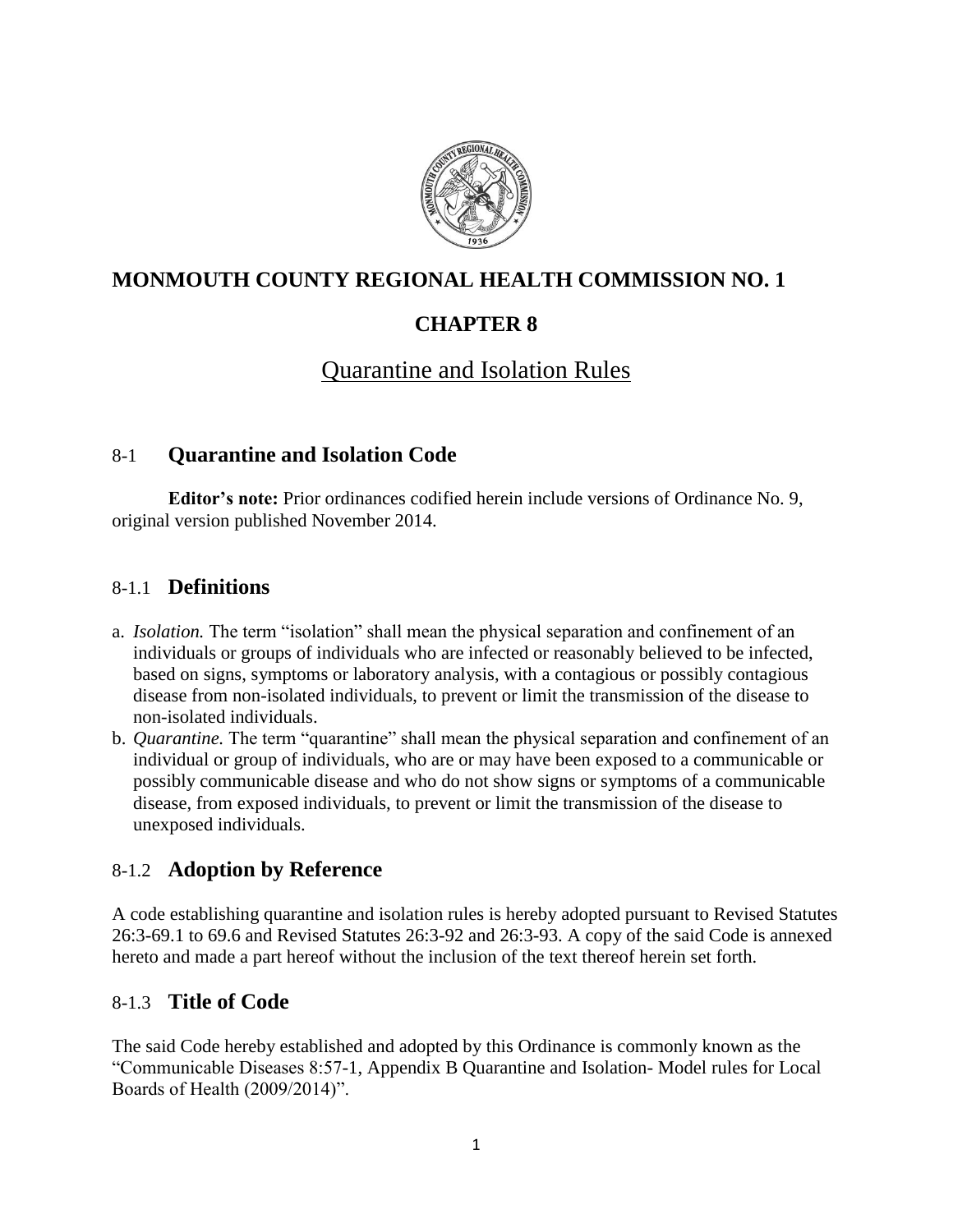### 8-1.4 **Public Record**

Three copies of the said "Communicable Diseases 8:57-1, Appendix B Quarantine and Isolation-Model rules for Local Boards of Health (2009/2014)" have been placed on file in the office of the Health Officer and Secretary of this Regional Health Commission upon the introduction of this Ordinance and will remain on file there until final action is taken on this Ordinance for the use and examination of the public.

### 8-2 **Enforcing Officials**

The said Regional Commission, and its agents, or employees, including but not limited to, its Health Officer and appropriate law enforcement agencies, shall have the right of entry, at any reasonable hour, into and upon any public, or private building or premises for the purpose of enforcing the provisions of said Code and this Ordinance, or determining whether such provisions or the rules and regulations of this Regional Commission are being complied with and obeyed. No person shall oppose such entry, or hinder, or interfere with this Regional Commission or any of its agents, or employees, or Health Officer, all as aforesaid, in the performance of their duties.

## 8-3 **Enforcing Health Department**

This Ordinance may be enforced by and in the name of this Regional Health Commission by proceedings instituted and prosecuted in a court having jurisdiction of such proceedings in the Region.

## 8-4 **General Penalties; Continuing Violations**

## 8-4.1 **Penalties and Violations**

Any person who violates any provision of this Ordinance or Code established and adopted herein, shall, upon conviction thereof, be liable to a penalty of not less than One Hundred Dollars (\$100.00) nor more than One Thousand Dollars (\$1,000.00) for each violation, and each day a particular violation continues shall constitute a separate offense. Upon refusal or neglect, upon and after conviction, to pay the amount of said penalty or fine, the person so convicted shall be subject to be committed to the County Jail for a period not exceeding ninety (90) days, all in the discretion of the Municipal Magistrate or other officer before whom the complaint shall be brought.